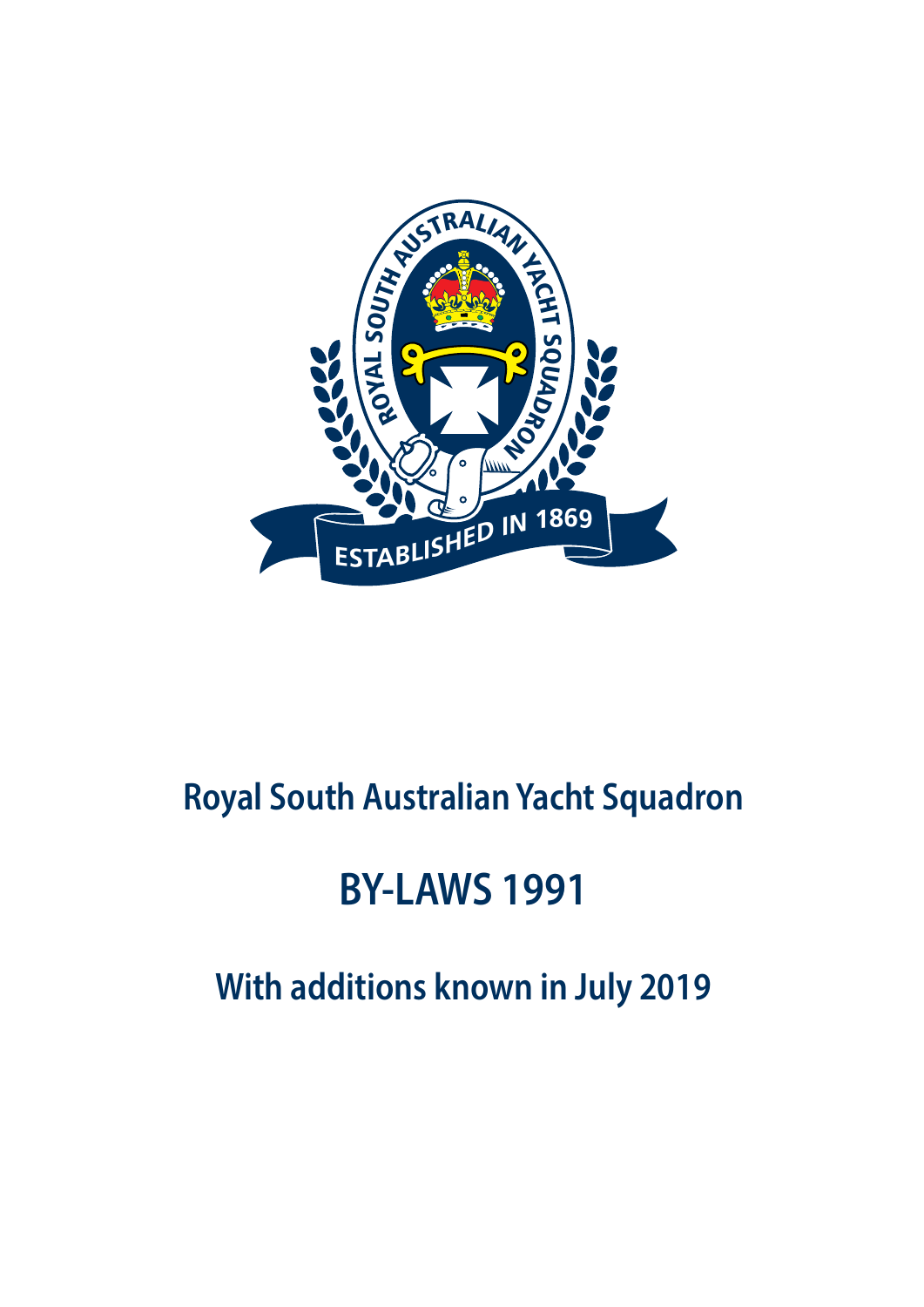## **MANAGEMENT COMMITTEE**

- MC1 Fees for use of the facilities at the general premises shall be set by the Management Committee.
- MC2 The General Manager may authorise at his discretion the courtesy of access to the general premises and Club House by a visitor, subject to the requirements of the Licensing Act.
- MC3 Honorary Members and Absent Members may receive Squadron Circulars by payment of an annual subscription. The cost to be determined by the General Manager.
- MC4 The Management Committee may direct the General Manager to circulate information by way of notices, requests for information, and any other material to a class or group of Members which does not include the total Membership.
- MC5 The Management Committee may authorise the General Manager to send a single Squadron Circular to an address which is shared by more than one Member, but a separate Squadron Circular must be sent to each Voting Member when it contains material required for the resolution by ballot of matters of which Voting Members need due advance notice.

In the case of Family Members with another Voting Member at the same address a single such notice shall suffice.

- MC6 All members who are holders of a berth license shall pay a transfer fee to the RSAYS upon transferring the license to another Member. The fee for the transfer transaction shall be set from time to time by the Management Committee who shall inform Members of any alteration to the fee at the Quarterly Meeting of Members when annual subscriptions are set.
- MC 7 A financial member who resigns shall not be entitled to a refund of their Annual Subscription.

#### MC 8 **Offensive Conduct by a Member**

Should the Management Committee receive a written complaint about the conduct of a Member, either on Squadron premises or activities or in connection with Squadron business, it will investigate the complaint. If the complaint is found to be true, the Management Committee will call the offending Member before the Management Committee to discuss his or her actions, and either:

Caution the offending Member; or

Deny the offending Member access to and use of the Clubhouse facilities for a period of up to three months; or In accordance with Clause 4.7 of the Constitution, call a Special General Meeting to consider the Offending Member's expulsion from the Squadron.

MC 9 On grounds of health, safety and comfort, smoking is prohibited within the interior of the Clubhouse, balcony, Quarterdeck and any enclosed area.

#### **WORKS COMMITTEE**

- OH1 A Marina berth licence agreement will give maximum length and maximum beam for a craft on that berth. A larger vessel will not be allowed to use that berth.
- OH2 When a boat owner obtains a yacht larger than the present berth license agreement allows, they must make application for a larger berth. If a berth is available, they may purchase the new berth license and trade the previous license to a Squadron member or surrender it to the Squadron.
- OH3 A Temporary Mooring Fee of 150% will be charged for a temporary berth of which 10% will be retained by the Squadron. The responsibility for the condition of the chains, pennants and mooring lines is that of the berth licensee, and any work required to be done will be charged to their account.

The temporary occupant will be responsible for the safety of their vessel while having use of this berth.

OH4 When a yacht owner wishes personally to arrange for another Member to place a yacht temporarily upon their berth, they shall first seek permission to do so from the General Manager, who may report the circumstances and anticipated duration to the Management Committee.

That Committee may direct that a temporary mooring fee shall apply. Liability for safety and security of the moorings are matters between the yacht owners concerned.

No yacht shall lie temporarily at a Squadron berth under these circumstances for longer than four weeks unless the yacht owner is a Voting Member. Extensions may be granted at the discretion of the General Manager.

- OH5 Members and others shall accept the directions of the General Manager or a person authorised by him to ensure that ramps, pontoons and wharves are kept clear.
- OH6 Members are responsible for ensuring that their children, and children who enter the general premises at their invitation, are not permitted to play in such a fashion as to be a source of danger to themselves or to others, or to create a nuisance to Members, or where there is a reasonably foreseeable risk of damage to property.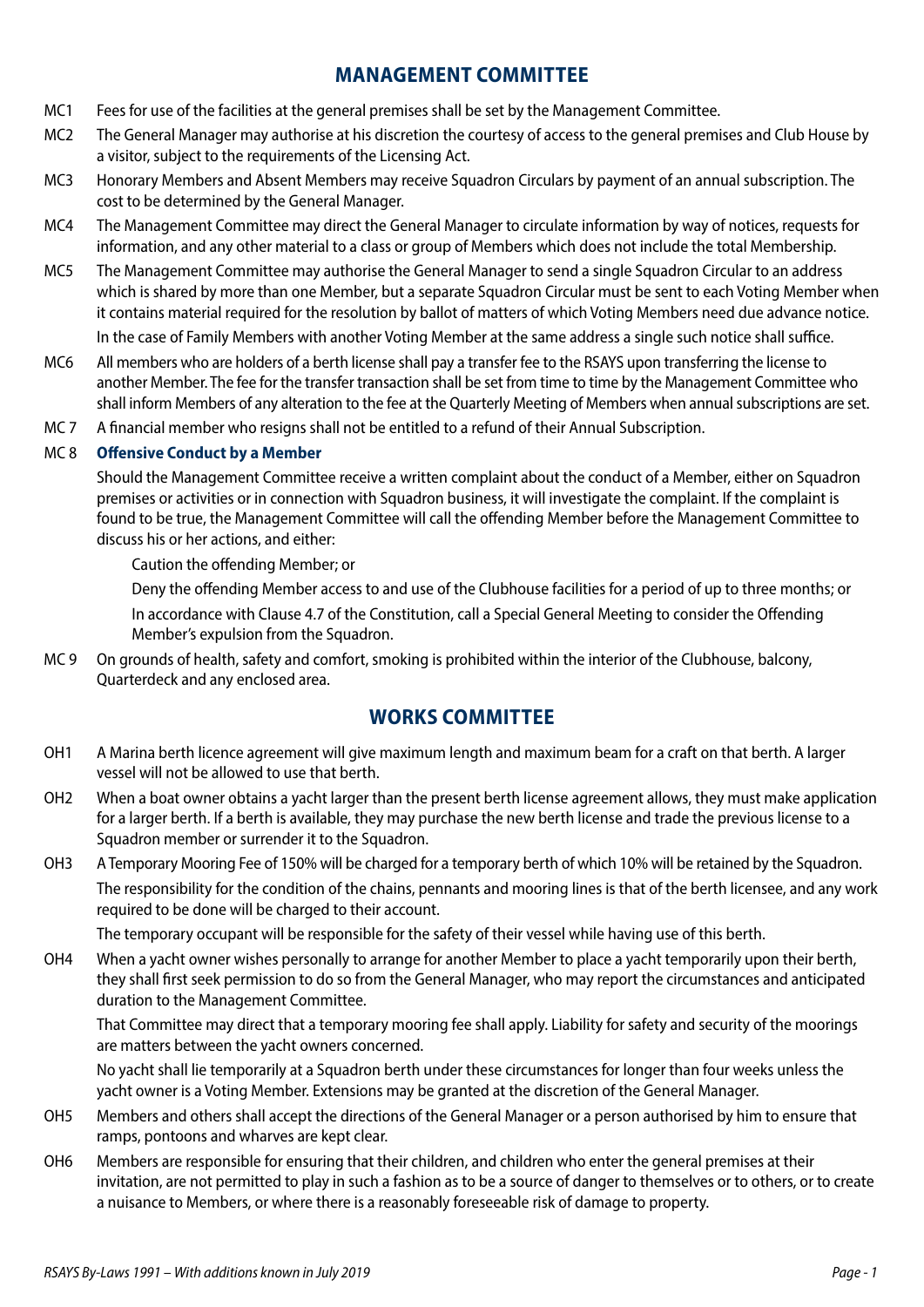OH7 The General Manager shall ensure that facilities to deal with fire are regularly tested according to the criteria and with the frequency required by the Metropolitan Fire Service.

#### OH8 **Bathing or fishing from pontoons, walkways and wharves is prohibited.**

- OH9 The General Manager has the authority to require a Member to open any locker leased from the Squadron in order to display its contents. If reasonable attempts fail to contact a Member, the General Manager, accompanied by another responsible person, has the authority to open such a locker, providing that he ensures security of the contents thereafter. In this situation the General Manager shall compile an inventory and report the matter to the Management Committee.
- OH10 Dinghies and yacht tenders shall be registered with the General Manager, and shall be kept in their allocated places. A Member shall remove their dinghy or other vessel from the Squadron water if required to do so by the General Manager.
- OH11 The General Manager may direct the removal or relocation of any yacht, vehicle or other object from slipways, traverse areas, car parks or other parts of the general premises.
- OH12 Yachts on the Yacht Register may have access to facilities for yachts provided by the Squadron, subject to the power of the General Manager to exclude a vessel considered to be inappropriate on grounds of excessive size or for any other reason. Unless the Management Committee directs otherwise, priority for access to facilities shall be given to vessels allocated berths over vessels ordinarily located elsewhere.
- OH13 Slipways and all matters relating to slipping of yachts shall be undertaken by or under the authority of the slip master.
- OH14 Cranes, slipways, traverses and related equipment are used at the risk of yacht owners. The Squadron accepts no liability for any damage to persons and/or property when they are used, whether by yacht owners or by others.
- OH15 No person, whether or not an employee or a Member of the Squadron, shall have charge of a vessel owned by or under the authority of the Squadron and operated under power unless licensed under the Boating Act 1974.
- OH16 Members' cars and the cars of Honorary Members and Crew Members with a valid Gate Pass are permitted in the Squadron premises at all times unless determined otherwise by the Management Committee, and provided that there is sufficient space available, not including prohibited parking areas. The General Manager may authorise other vehicles to enter the general premises.

The General Manager has the authority to require removal or relocation of any vehicle.

Members and others are required to accept the direction of the General Manager or a person acting with the authority of the General Manager on this matter.

- OH17 The Management Committee shall determine authorised and unauthorised parking areas, with relevant authorities for exclusive use and limited standing areas.
- OH18 Dogs and other pets are permitted on the general premises whilst they are on a short lead and under the control of a responsible adult. The person in charge of a pet is responsible for the hygenic disposal of its faeces or other mess. Dogs and other pets are not permitted in the Club House. This rule does not apply to a dog used to assist a person who is legally blind. A dog or other pet creating a nuisance shall be removed from the general premises.
- OH19 Squadron dinghies are to be used for no longer than twenty minutes before being returned to pontoons. Any person using a Squadron dinghy shall ensure that it is securely fastened when not occupied. Squadron dinghies (other than the yellow work dinghy) are not to be used as work boats, other than to tow the mooring pontoon. Children are not to be permitted to play in Squadron dinghies. Squadron dinghies may not be taken out of the Squadron pool without the permission of the General Manager.
- OH20 Members and Honorary Members entering the Squadron general premises and Club House must give their names and addresses to any responsible Squadron Officer or employee if requested to do so. They must supply similar information relating to any persons whom they introduce to the Squadron premises.
- OH21 The General Manager has authority to determine the suitability of any vessel, cradle or trailer to enter or remain on the general premises of the Squadron, and may direct the exclusion or removal of a vessel, cradle or trailer held to be unsuitable, without giving any reason.

A yacht owner may appeal to the Management Committee against such exclusion. The decision of the Management Committee on this matter shall be final.

- OH22 In relation to all berths, the General Manager shall set priorities for allocation to yachts of Members seeking mooring space.
- OH23 The Management Committee shall specify requirements for chains, anchors, buoys, pennants, fenders and frequency of inspection.
- OH24 Installation and maintenance of chain mooring berths shall be the responsibility of the licensee of that berth. Should a Member not submit a mooring inspection form within 60 days of the requisite inspection date, the General Manager may direct a contractor to perform the work at the Member's expense. An amount fixed from time to time by the Management Committee will be charged to rescue boats that have broken away from the moorings.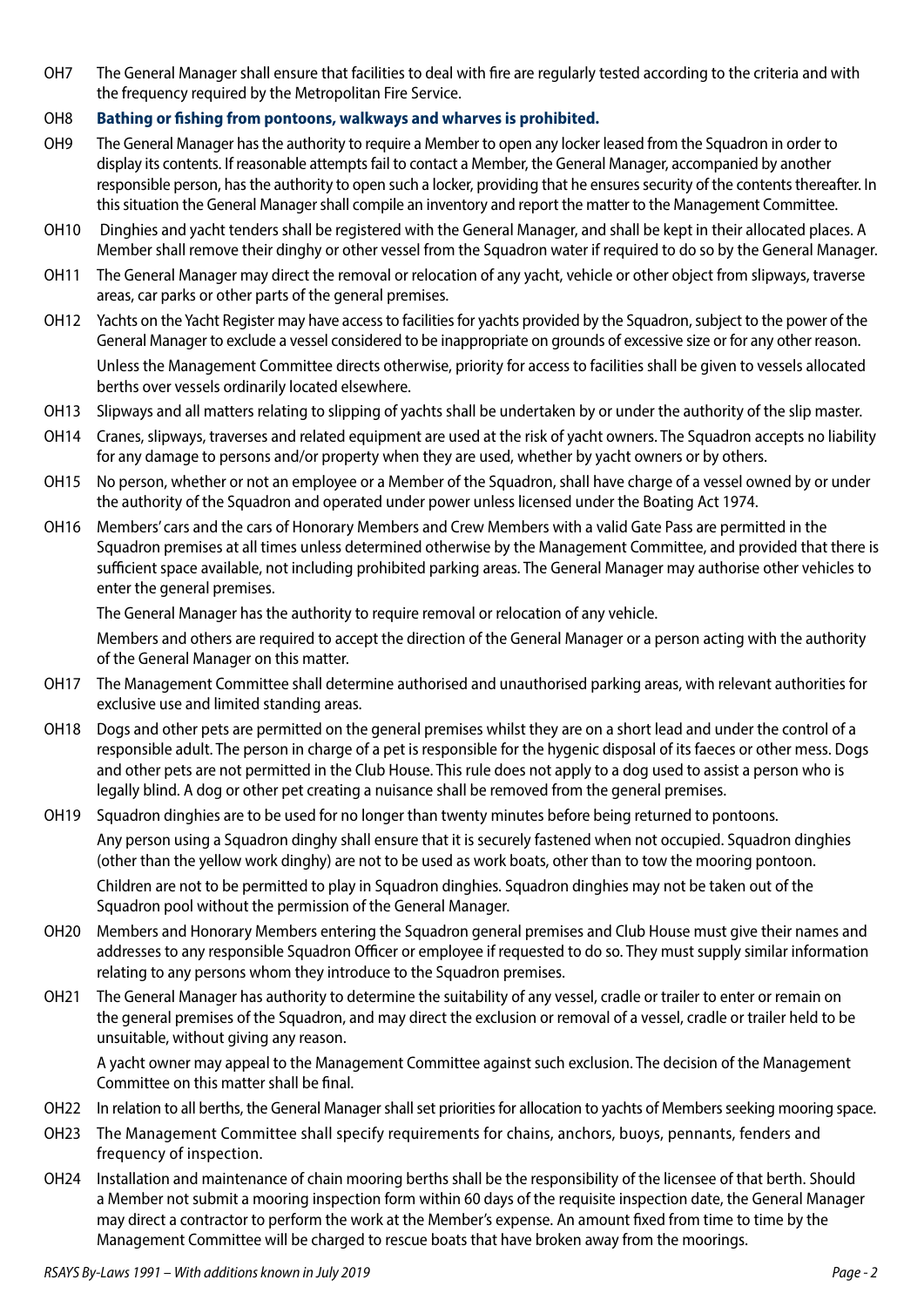OH25 When a yacht owner undertakes work on their moorings, they shall be responsible for ensuring that there is minimal disruption to other vessels, and shall be liable for any damage that may result from such work.

A yacht owner undertaking work on their chain moorings shall ensure that this does not displace other yachts from their previous positions, other than with the agreement of the yacht owners concerned.

When a yacht owner or their representative suspect that adjacent moorings may have been disturbed, they shall advise the General Manager as soon as practicable before leaving the premises.

- OH26 Allocation of berths and setting of priorities for dry Racing shall be undertaken by the General Manager.
- OH27 The Management Committee shall make rules concerning the use of slips and ramps of the Squadron, and authorised users of cranes.
- OH28 A yacht owner who supplies a cradle or trailer for their yacht shall conform to the specifications of the Management Committee, including identification, maintenance and annual storage charges, and shall remove it if required to do so, or else it may be disposed of by the Squadron at the cost of the owner.
- OH29 Berths are subject to specific agreements between yacht owners and the Squadron, which shall include allocation, services, maintenance, fees, and transfer or sub-license to another yacht owner.
- OH30 A vessel shall be promptly removed from the area of a crane or other service facility if directed by the General Manager or an authorised employee, and if unattended may be removed in the absence of the owner at the owner's risk.
- OH31 Storage of material on pontoons or wharves is prohibited. Any materials left there may be removed at the expense of the owner, or the person responsible for locating the material there at the risk of the owner or person responsible.
- OH32 The Management Committee shall specify areas for storage of masts, spars, dinghies and other material. Such items left elsewhere may be relocated at the expense and risk of the owner.
- OH33 The Management Committee shall make rules to determine access by yachts, dinghies and other vessels to marinas and pontoons, including conditions for their use, period of stay and fees.
- OH34 When, at the direction of the Squadron, an individual yacht is relocated to an alternative place in the Squadron general premises, there shall be no charge to the yacht owner. If an owner requests relocation of their yacht this shall be at their own expense.
- OH35 The Management Committee shall set aside specified pontoon spaces to be designated as maintenance berths and these berths may be used only by prior booking at the office.

The scale of charges for the overnight use of pontoons shall be paid by boatowners in same manner as for the use of slipways

Except in the case of the maintenance berths there will be no charge for the use of visitor berths by a Member for a vessel on the Yacht Register in cases where the member obtains prior written approval from the General Manager. The General Manager will have absolute discretion in giving approval but where circumstances permit, approval will generally be given for up to three nights when the member is not aboard and seven nights when the member stays aboard the vessel overnight. On up to two occasions per year per vessel the General Manager may allow the vessel to remain in the visitor berth and unattended for periods of up to seven nights.

The General Manager will compile a daily list of all boats on the pontoons at 0700 hours and will keep a pontoon book to record on a daily basis pontoon bookings and permission for overnight pontoon use.

To enable the by-law to be administered the following procedure will apply: A boat owner who remains aboard overnight at the pontoon must by 0900 hours give written notice to the General Manager that the boatowner remained on board overnight at the pontoon.

Any boat on the daily pontoon list which is not brought to account by the pontoon book or by a notice will be charged the general rate for the previous night.

Notwithstanding the above scale of charges each boatowner must comply forthwith with a request from the Club at any time to move their boat away from the pontoons.

A boatowner who makes overnight use of the pontoon in the case of genuine emergency may give written notice to the General Manager of the circumstances. In this case the General Manager will have the power to waive the overnight charge. In deciding whether to waive the charge the General Manager shall have regard to the question whether the boatowner, as soon as possible after the event, has made reasonable efforts to report the circumstances.

This by-law will not restrict the power of the Squadron to make arrangements with visiting yachts to occupy marinas or pontoons.

- OH36 Barbecues may be used only in designated areas. They are banned on the marinas, pontoons or vessels afloat within the Marina.
- OH37 Vessels must travel and be manoeuvred at safe speeds within the Marina, having due regard for pontoons, marinas, fixtures and other craft. No vessel shall exceed three (3) knots within the confines of the Marina.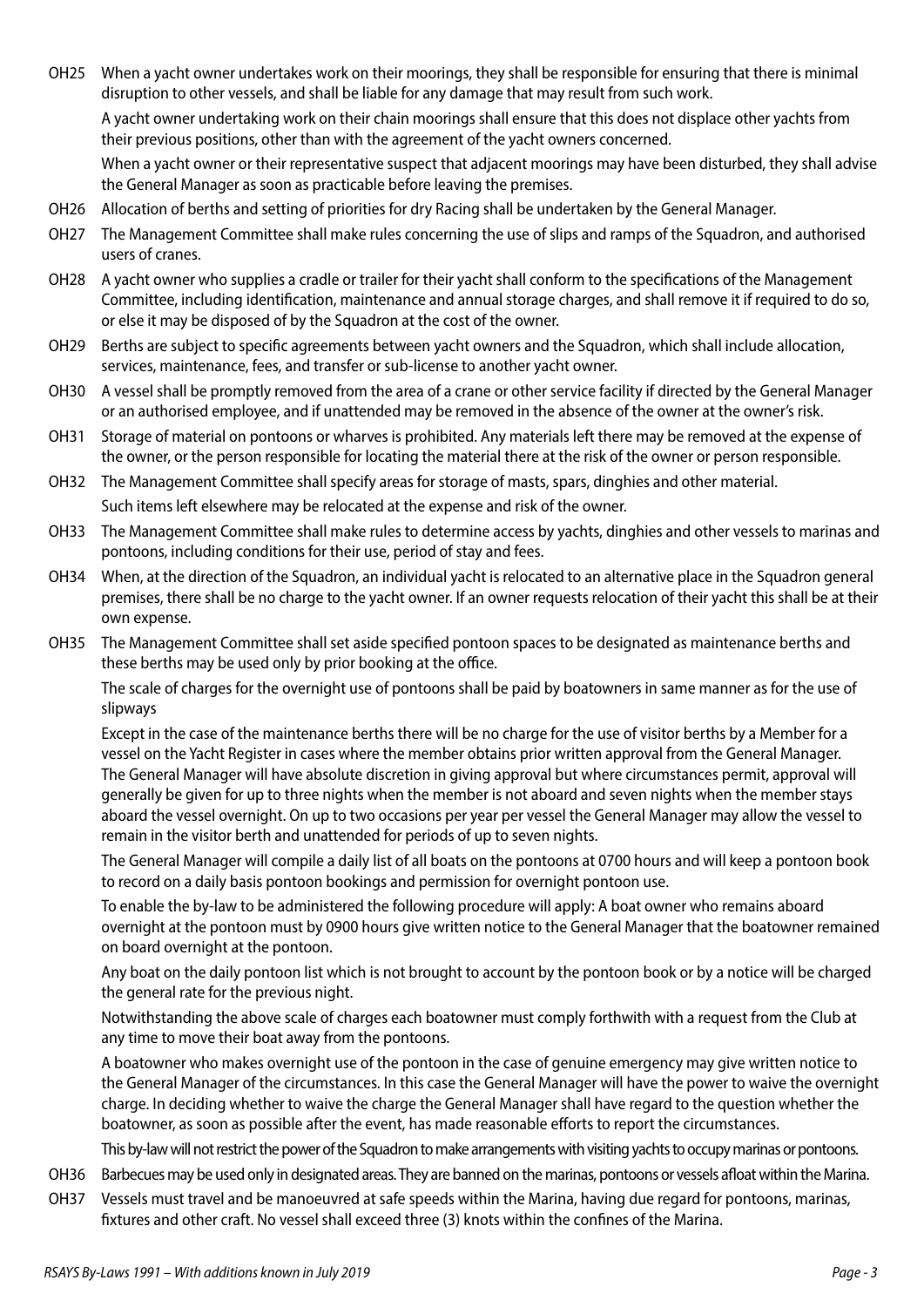- OH38 A vessel not on the Squadron Register (other than one for which due application has been made or one accorded the privileges of a visiting yacht) shall not be permitted to remain within the general Squadron premises. The General Manager has authority to allow temporary exemption from this By-law for a period not exceeding one month.
- OH39 Memorial Plaques may only be fixed to the Memorial Wall in circumstances where the Memorial Wall Plaque Policy has been complied with.
- OH40 Overnight Stays on Vessels within the boundaries of the slipway is strictly prohibited
- OH41 Vehicles within the Slipway precinct must be parked in the designated parking area and are not to be parked on or near the tracked area adjacent to cradles or vessels unless permission has been given by the General Manager

#### **RACING COMMITTEE**

SC1 The Racing Committee shall keep a Register of Racing Yachts, consisting of the names of the yachts which in the opinion of the Racing Committee are regularly engaged in Squadron races, and the names of the Owners thereof.

A yacht owner may appeal to the Management Committee if they consider their yacht has been unreasonably omitted from this Register. The decision of the Management Committee on this matter shall be final.

- SC2 Members who own vessels on the Yacht Register shall promptly notify the General Manager of any change of ownership, name, or distinguishing flag of a vessel on the Yacht Register, and of any factor which could reasonably be expected to affect the performance of a vessel engaged in racing.
- SC3 Unless otherwise stated in the notice of a race or regatta, no yacht shall be allowed to engage in any of the Squadron's races or regattas until accepted for the Yacht Register.
- SC4 The Racing Committee has authority in all matters relating to protests over yacht races, and may appoint a Protest Committee for this purpose.
- SC5 Contested decisions of the Officer of the Day on any question arising out of a race shall be referred to the Racing Committee by way of a protest.
- SC6 The Officer of the Day may seek help from such officials and other persons as may be considered necessary for the proper control of a race, including clerical staff whose services may be made available by the General Manager.
- SC7 If any yacht be disqualified, the next in order shall be advanced accordingly in the record of results of the race.
- SC8 The racing rules of the Squadron are those of the International Sailing Federation (ISAF) as adopted by Yachting Australia (with current amendments) together with the standard Racing instructions of the Squadron as printed in the Year Book or otherwise notified in writing to owners. The instructions may be varied by the Racing Committee to meet local conditions.
- SC9 A Person not a Member of the Squadron may participate in races or Sundowners of the Squadron on not more than three occasions during any season. Thereafter such a person shall be a Member or shall have been nominated for an appropriate category of Membership. If a yacht participates in breach of this by-law, future nominations may not be accepted. A declaration may be required after each event to confirm the membership status of each person aboard the yacht during the event.
- SC10 A daily crew member must obtain a sail pass and pay any relevant fee before participating in any Squadron race or regatta. Fees will not be refunded if a race is cancelled or postponed to another date and the sail pass shall only be valid for a day or until the completion of an offshore race started on that day.
- SC11 Daily crew members are not entitled to introduce members to the Squadron, attend meetings without invitation, receive Squadron circulars or borrow books from the library.

#### **CRUISING COMMITTEE**

- CC1 All on water events conducted by the Cruising Committee shall have a Cruise Leader nominated by the Cruising Committee.
- CC2 The Cruise Leader shall be the focal point for any queries that arise in relation to the event.
- CC3 Participants shall comply with all legal requirements, including those of the Department of Transport's Safety Regulations and any other prescribed requirements. International Regulations for Preventing Collisions at Sea 1972 shall apply at all times.
- CC4 All vessels participating in events conducted by the Cruising Committee shall carry a licensed two-way radio, the minimum requirement being a CB .27 Meg Type.
- CC5 Skippers of vessels participating in on-water events organised by the Cruising Committee shall be required to nominate their intention on the form provided.
- CC6 The Cruising Committee is not responsible for the seaworthiness of a vessel. All those who take part in events organised by the Committee do so at their own risk and responsibility.